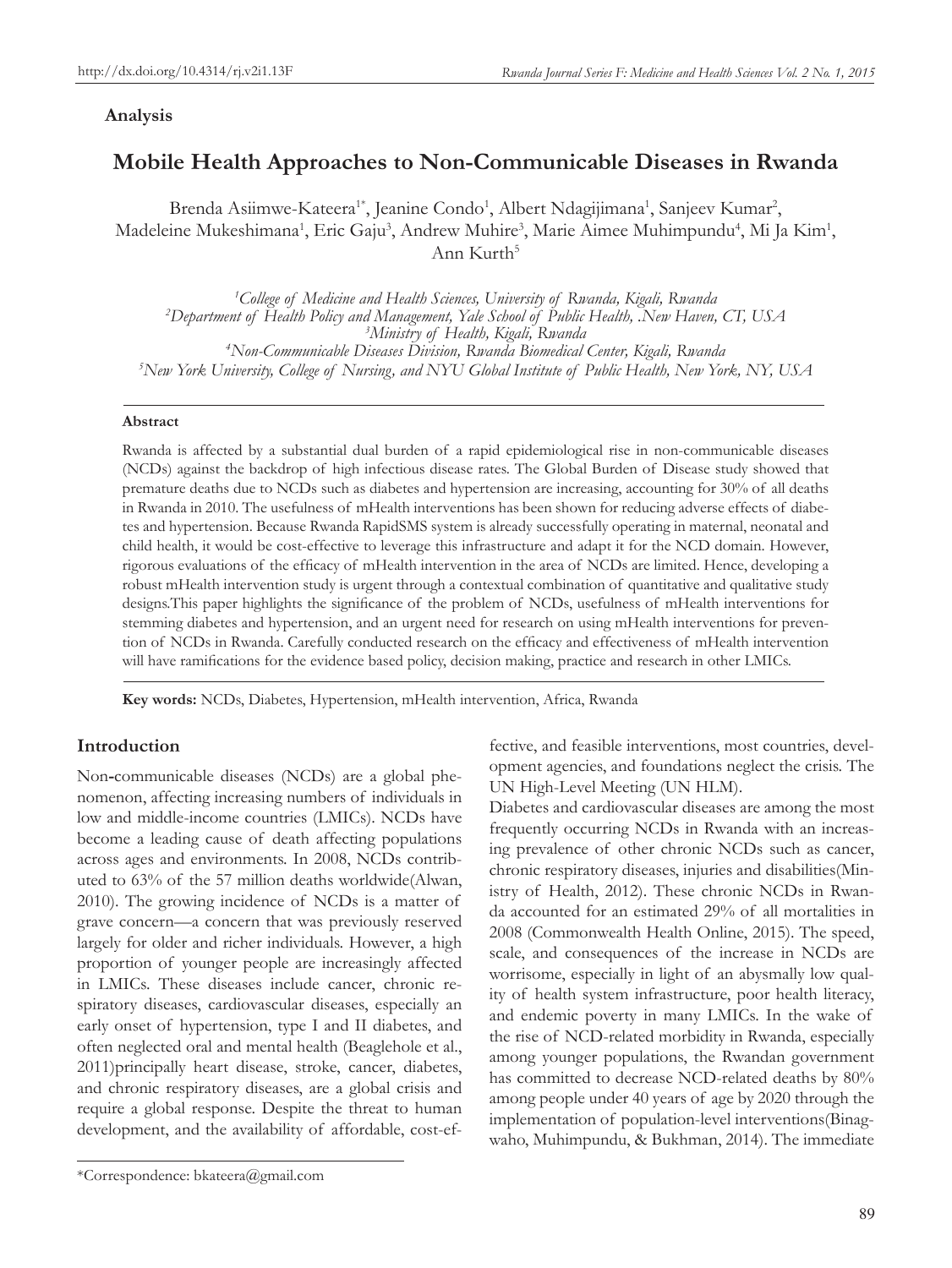need in Rwanda is to sensitize the population about death and disability due to NCDs and to develop innovative approaches to use existing resources and technology in a cost-effective manner.

## **Harnessing existing infrastructure and resources**

Rwanda has a well-functioning health care referral system starting with community healthcare workers (CHWs), who communicate and facilitate patient referrals to health posts and/or health centers, and then to hospitals. CHWs are often the first point of contact with the health care system; each village has three CHWs who have been trained to identify and address common conditions. All CHWs have been given mobile phones to enable real-time reporting on all community health data from community to the central level system tracking the 1,000 days of life (pregnancy until birth, and newborn until 2 years) using RapidSMS, an mHealth technology. Since the Rwanda RapidSMS system is already successfully operating in maternal, neonatal and child health (MNCH), it would be efficient and cost-effective to leverage this infrastructure and adapt it for the NCD domain(Ngabo et al., 2012).

The Rwanda Ministry of Health (MoH) Health Information System (HIS) also provides key infrastructure that could be adapted to support NCD reporting and interventions. HIS software is an open-source platform that can be expanded for other uses, such as intelligent patient based monitoring and increased reporting frequency. The current Rwanda MoH HIS contains an NCD module and NCD indicators that could be added into the CHW reporting system since the HIS platform supports SMS reporting technology that the CHWs use.

# **Use of mHealth for public health interventions**

The majority of NCD risk factors are preventable through a broad range of cost-effective public health interventions that can be delivered by CHWs or health posts via various means including the use of mHealth technology. The mHealth field is accruing evidence that technology integration within the health sector has great potential to promote better health communication to influence positive healthy lifestyles, improve decision-making by health professionals and clients, and enhance healthcare quality by improving access to health information and facilitating instant communication where this was not previously possible(Cole-Lewis & Kershaw, 2010)inexpensive, and instant. This systematic review provides an overview of behavior change interventions for disease management and prevention delivered through text messaging. Evidence on behavior change and clinical outcomes was compiled from randomized or quasi-experimental controlled trials of text message interventions published in peer-reviewed journals by June 2009. Only those interventions using text message as the primary mode of communication were included. Study quality was assessed by using a standardized measure. Seventeen articles representing 12 studies (5 disease prevention and 7 disease management.Ideally mHealth should be used to augment the productivity of CHWs and nurses who are the backbone of healthcare in Rwanda.

MHealth has been widely used in developed countries to prevent diseases and promote healthy lifestyles among community members, through the communication modalities of text message services (SMS), voice calling, or email in line with the chronic care model(Fig. 1) (Coleman, Austin, Brach, & Wagner, 2009). In the context of poorly-developed health systems and poverty in LMICs, Kahn et al. (2010) affirmed that mHealth could potentially provide the greatest impact, facilitating health-related information in an efficient and cost-effective way(Kahn, Yang, & Kahn, 2010). However, to date too few mHealth interventions in LMICs have focused on NCDs such as diabetes or hypertension(Cole-Lewis & Kershaw, 2010; Gurman, Rubin, & Roess, 2012; Thirumurthy & Lester, 2012).



# **Figure 1. The Chronic Care Model**

There is ample evidence in the literature that demonstrates the usefulness of ICT tools such as mHealth interventions (e.g., telemedicine, Web-based strategies, e-mail, mobile phones, mobile applications, text messaging, and monitoring sensors) for reducing adverse effects of diabetes and hypertension in developed countries(de Jongh, Gurol-Urganci, Vodopivec-Jamsek, Car, & Atun, 2012b). This suggests the need for testing combinations of mHealth tools that are contextualized to local issues in LMICs and taking into consideration the perceived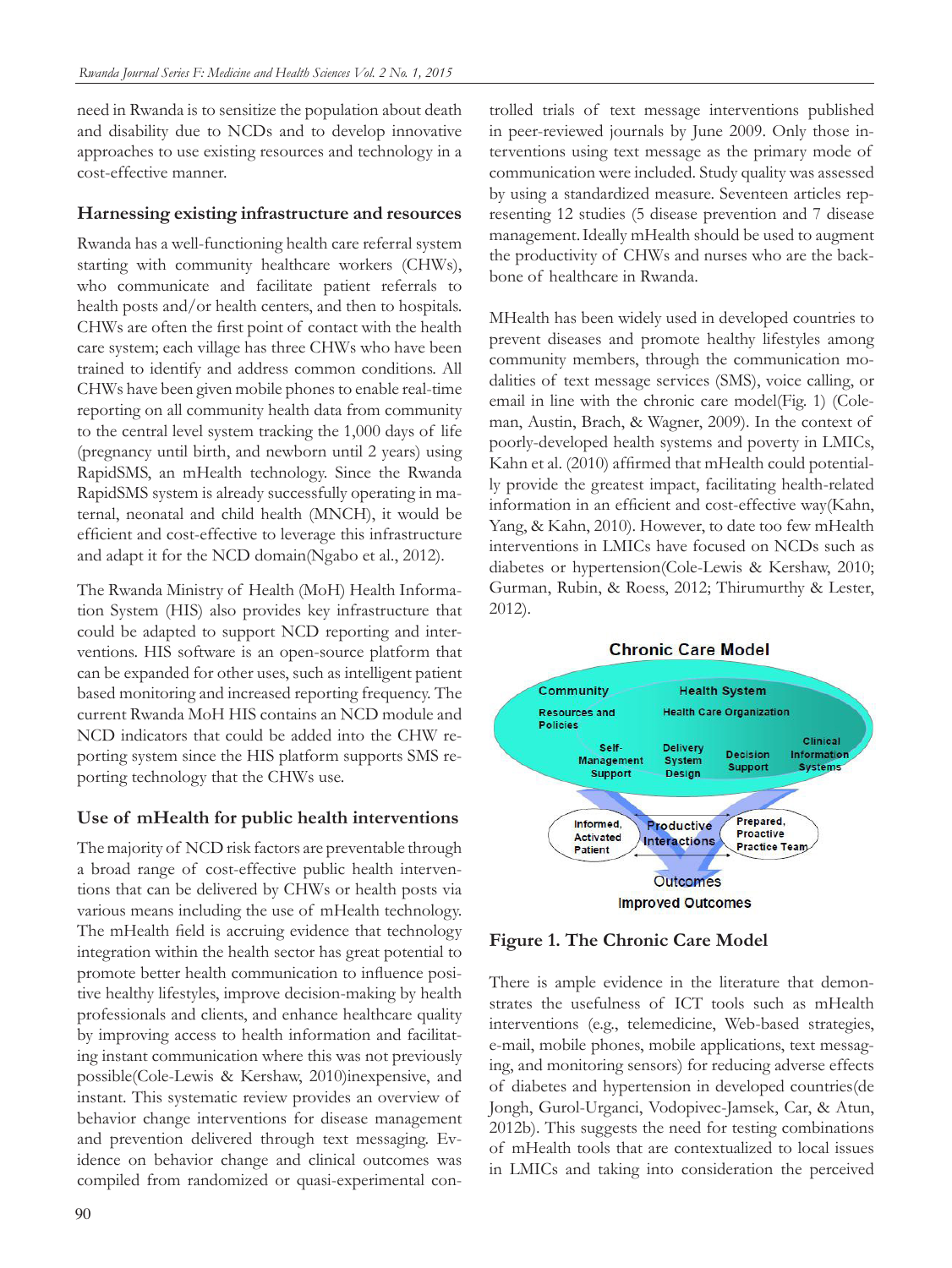usefulness and ease of use as outlined in the Technology Acceptance Model(Kim & Park, 2012)it is mandatory that health consumers have the behavioral intention to measure, store, and manage their own health data. Understanding health consumers' intention and behavior is needed to develop and implement effective and efficient strategies.\n\nOBJECTIVE: To develop and verify the extended Technology Acceptance Model (TAM. A meta-analyses by Widmer et al.found that mHealth tools reduced cardiovascular outcomes, obesity/BMI. (Widmer et al., 2015) A Cochrane review (de Jongh 2012) found that SMS based interventions had an impact on hypertension treatment compliance as well as glucose monitoring among diabetics, suggesting that these tools can support self-management of long-term illnesses. They did caution, however, that there are "significant information gaps regarding the long-term effects, acceptability, costs, and risks of such interventions."(de Jongh, Gurol-Urganci, Vodopivec-Jamsek, Car, & Atun, 2012a). Mobile phone interventions for diabetes self-management in a meta-analysis of 22 studies with 1,657 participants showed reduced HbA(1c) values by a mean of 0.5% [6 mmol/mol; 95% CI 0.3-0.7%] over a median of 6 months follow-up duration (Liang et al.). The effect was stronger among individuals with Type 2 rather than Type 1 diabetes (P=0.02) (Liang et al., 2011).



**Figure 2. WHO mHealth for NCD Model** Source: WHO and ITU, 2012

WHO has pointed out that a number of countries have piloted the use of mHealth against the NCD epidemic with successful outcomes. These have included messaging on health promotion, NCD risk factors and how to change unhealthy behaviors and assist with implementing national laws on NCDs. A growing criticism is that most mHealth projects have been analyzed for pilot feasibility rather than for their efficacy and effectiveness in improving health outcomes(Tomlinson, Rotheram-Borus, Swartz, & Tsai, 2013). For those few studies doing impact assessments, the research designs are not usually robust. These "successful pilots" should be scaled up and the framework in Figure 2 may be useful for that purpose.

In particular, mobile phones have been a primary tool in mHealth approaches, being used for data capture and communication by public health and health care workers for surveillance, screening, and point of care diagnosis as well as communication with clients for prevention and healthy behavior and medication adherence. Currently Rwanda has achieved a mobile phone penetration of 70% with higher coverage in urban areas (RURA, 2015).Rwanda also has been a leader in identifying mHealth strategies for MCNH through RapidSMS (mHealth Alliance, 2013) yet; its extension to NCDs is under developed. No program currently exists in Rwanda that simultaneously addresses prevention of diabetes and hypertension using community level and mobile technological interventions.

#### **Models for NCD prevention**

We believe that primary, secondary and tertiary adapted prevention models could be implemented in Rwanda facilitated with mobile technology on behavior change in the following ways:

At the first level, customized messages about risk factors and a healthy lifestyle for people at risk should be created and shared with health care providers taking care of the clients in the RapidSMS and linked with national HIS. At the second level, CHWs at the village level would deliver modules on prevention to the entire population at community meetings. During the meetings, participants would be offered basic screening including measures such as blood pressure, blood glucose, and BMI (body weight and height). At the third level, the CHWs would identify the population at risk and refer them to the nearest health post/health center for more tests and follow up. This level 3 will refer complicated cases to level 4 where district hospitals will ensure proper management of complicated cases of NCDs. Using the triple-prevention model using 3 levels will not only end up sensitizing the whole Rwandan health care system about the NCD burden but will also prepare it to address NCDs at individual, family, and community levels. Given the constraints regarding health care workers shortages in many LMICS, an effective and judicious use of mHealth interventions will help stem the spread of NCDs in their early stages.

#### **Conclusion**

There is an urgent need for the research community to invest time and resources to develop rigorous mHealth intervention studies or implementation research through